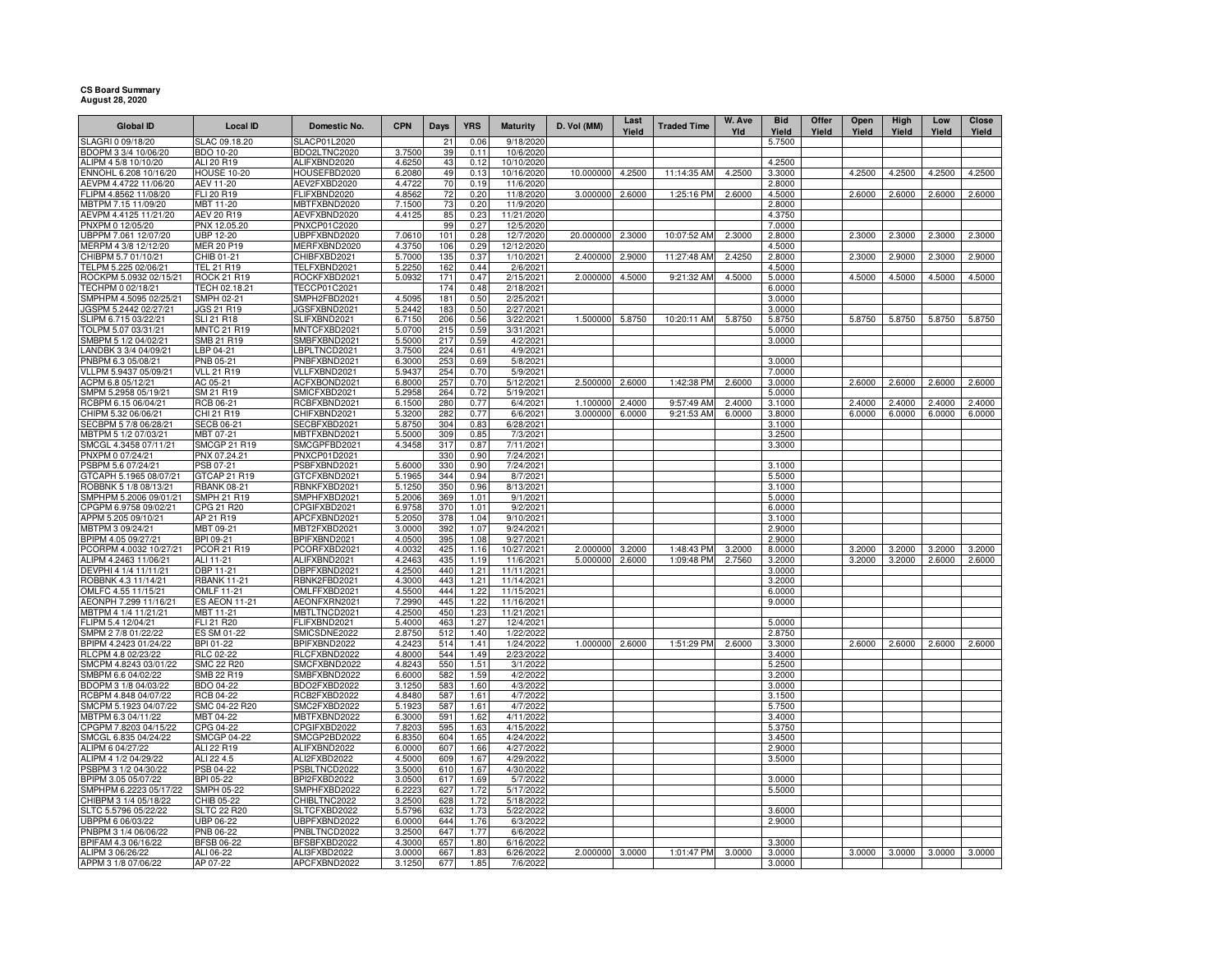| <b>Global ID</b>                               | Local ID                              | Domestic No.                 | <b>CPN</b>       | Days         | <b>YRS</b>   | <b>Maturity</b>        | D. Vol (MM) | Last<br>Yield | <b>Traded Time</b> | W. Ave<br>Yld | <b>Bid</b><br>Yield | Offer<br>Yield | Open<br>Yield | High<br>Yield | Low<br>Yield | Close<br>Yield |
|------------------------------------------------|---------------------------------------|------------------------------|------------------|--------------|--------------|------------------------|-------------|---------------|--------------------|---------------|---------------------|----------------|---------------|---------------|--------------|----------------|
| ENNOHL 6.131 07/16/22                          | <b>HOUSE 22 R20</b>                   | HOUSEFBD2022                 | 6.1310           | 687          | 1.88         | 7/16/2022              |             |               |                    |               | 6.0000              |                |               |               |              |                |
| MPM 6.9442 07/16/22                            | SM 22 R19                             | SMICFXBD2022                 | 6.9442           | 687          | 1.88         | 7/16/2022              |             |               |                    |               | 3.1500              |                |               |               |              |                |
| ECBPM 3 1/8 07/24/22                           | ECB 07-22                             | SECBFXBD2022                 | 3.1250           | 695          | 1.90         | 7/24/2022              |             |               |                    |               | 3.0000              |                |               |               |              |                |
| RCBPM 3 1/4 07/27/22                           | <b>RCB 07-22</b>                      | RCB3FXBD2022                 | 3.2500           | 698          | 1.91         | 7/27/2022              |             |               |                    |               | 3.0000              |                |               |               |              |                |
| BDOPM 4.408 08/03/22<br>AEVPM 5.0056 08/06/22  | <b>BDO 08-22</b><br><b>AEV 22 R20</b> | BDOFXBND2022<br>AEVFXBND2022 | 4.4080<br>5.0056 | 705<br>708   | 1.93<br>1.94 | 8/3/2022<br>8/6/2022   |             |               |                    |               | 3.0500<br>3.5000    |                |               |               |              |                |
| LIPM 5.3567 08/20/22                           | <b>FLI 22 R20</b>                     | FLIFXBND2022                 | 5.3567           | 722          | 1.98         | 8/20/2022              |             |               |                    |               | 4.0000              |                |               |               |              |                |
| WPM 4 09/21/22                                 | EW 09-22                              | EWBLTNCD2022                 | 4.0000           | 754          | 2.06         | 9/21/2022              |             |               |                    |               |                     |                |               |               |              |                |
| PNBPM 3 3/4 10/27/22                           | <b>PNB 10-22</b>                      | PNB2LTNC2022                 | 3.7500           | 790          | 2.16         | 10/27/2022             |             |               |                    |               |                     |                |               |               |              |                |
| AUBPM 4 5/8 11/07/22                           | <b>AUB 11-22</b>                      | AUBFXBND2022                 | 4.6250           | 801          | 2.19         | 11/7/2022              | 35.000000   | 3.0000        | 1:22:38 PM         | 3.0000        | 3.5000              | 3.1000         | 3.0000        | 3.0000        | 3.0000       | 3.0000         |
| RCBPM 4.426 11/13/22                           | <b>RCB 11-22</b>                      | RCBFXBND2022                 | 4.4260           | 807          | 2.21         | 11/13/2022             |             |               |                    |               | 3.1000              |                |               |               |              |                |
| CHIBPM 3.65 12/02/22                           | CHIB 12-22                            | CHIB2LTN2022                 | 3.6500           | 826          | 2.26         | 12/2/2022              |             |               |                    |               |                     |                |               |               |              |                |
| ROBBNK 4 1/8 12/16/22                          | <b>RBANK 12-22</b>                    | RBANKLTN2022                 | 4.1250           | 840          | 2.30         | 12/16/2022             |             |               |                    |               |                     |                |               |               |              |                |
| SMCGL 5 3/8 12/22/22                           | <b>SMCGP 22 R20</b>                   | SMCGPFBD2022                 | 5.3750           | 846          | 2.32         | 12/22/2022             | 1.110000    | 3.1250        | 11:38:29 AM        | 3.1250        | 6.5000              |                | 3.1250        | 3.1250        | 3.1250       | 3.1250         |
| FLIPM 5.0496 01/07/23                          | CPI 01-23 R20<br><b>PSB 02-23</b>     | CPIFXBND2023<br>PSBFXBND2023 | 5.0496<br>4.5000 | 862<br>890   | 2.36<br>2.44 | 1/7/2023<br>2/4/2023   |             |               |                    |               | 3.5000<br>4.5000    |                |               |               |              |                |
| SBPM 4 1/2 02/04/23<br>RCBPM 3 3/4 02/11/23    | RCB 02-23                             | RCBLTNCD2023                 | 3.7500           | 897          | 2.46         | 2/11/2023              |             |               |                    |               |                     |                |               |               |              |                |
| BDOPM 3 5/8 02/18/23                           | BDO 02-23                             | BDOLTNCD2023                 | 3.6250           | 904          | 2.48         | 2/18/2023              |             |               |                    |               |                     |                |               |               |              |                |
| EWPM 4 1/2 02/21/23                            | EW 02-23                              | EWBFXBND2023                 | 4.5000           | 907          | 2.48         | 2/21/2023              | 1.000000    | 3.0000        | 11:54:55 AM        | 3.0000        | 3.6000              |                | 3.0000        | 3.0000        | 3.0000       | 3.0000         |
| GTCAPH 5.0937 02/27/23                         | GTCAP 23 R20                          | GTCFXBND2023                 | 5.0937           | 913          | 2.50         | 2/27/2023              |             |               |                    |               | 5.5000              |                |               |               |              |                |
| SMPHPM 5.663 03/01/23                          | SMPH 23 R21                           | SMPHFXBD2023                 | 5.6630           | 915          | 2.51         | 3/1/2023               |             |               |                    |               | 5.5000              |                |               |               |              |                |
| SMCPM 6 1/4 03/19/23                           | SMC 23 R21                            | SMCFXBND2023                 | 6.2500           | 933          | 2.55         | 3/19/2023              |             |               |                    |               | 3.7000              |                |               |               |              |                |
| MBTPM 4 1/2 04/24/23                           | MBT 04-23                             | MBTFXBND2023                 | 4.5000           | 969          | 2.65         | 4/24/2023              |             |               |                    |               | 3.7000              |                |               |               |              |                |
| PNBPM 3 7/8 04/26/23                           | PNB 04-23                             | PNBLTNCD2023                 | 3.8750           | 971          | 2.66         | 4/26/2023              |             |               |                    |               |                     |                |               |               |              |                |
| EDCPM 4.7312 05/03/23                          | EDC 23 R19                            | EDCFXBND2023                 | 4.7312           | 978          | 2.68         | 5/3/2023               |             |               |                    |               | 3.6000              |                |               |               |              |                |
| ECBPM 3 7/8 05/08/23<br>3PIPM 3 3/4 05/24/23   | SECB 05-23<br>BPI 05-23               | SECBLTNC2023<br>BPILTNCD2023 | 3.8750<br>3.7500 | 983<br>999   | 2.69<br>2.74 | 5/8/2023<br>5/24/2023  |             |               |                    |               |                     |                |               |               |              |                |
| ACPM 3.92 07/07/23                             | AC 23 R22                             | ACFXBOND2023                 | 3.9200           | 1043         | 2.86         | 7/7/2023               | 2.200000    | 3.1500        | 1:19:03 PM         | 3.0682        | 4.3750              |                | 3.0000        | 3.1500        | 3.0000       | 3.1500         |
| SMCGL 4.7575 07/11/23                          | SMCGP 23 R21                          | SMCGPFBD2023                 | 4.7575           | 1047         | 2.87         | 7/11/2023              |             |               |                    |               | 4.5000              |                |               |               |              |                |
| GLOPM 5.2792 07/17/23                          | GLO 23 R20                            | GLOFXBND2023                 | 5.2792           | 1053         | 2.88         | 7/17/2023              |             |               |                    |               | 3.8000              |                |               |               |              |                |
| RLCPM 3.683 07/17/23                           | RLC 07-23                             | RLCFXBND2023                 | 3.6830           | 1053         | 2.88         | 7/17/2023              |             |               |                    |               | 3.6000              |                |               |               |              |                |
| SMCGL 6 3/4 08/17/23                           | SMCGP 08-23 R21                       | SMCGP2BD2023                 | 6.7500           | 1084         | 2.97         | 8/17/2023              | 1.300000    | 5.4000        | 10:55:29 AM        | 5.4000        | 5.4000              |                | 5.4000        | 5.4000        | 5.4000       | 5.4000         |
| UBPPM 4 3/8 08/21/23                           | UBP 08-23                             | UBPLTNCD2023                 | 4.3750           | 1088         | 2.98         | 8/21/2023              |             |               |                    |               |                     |                |               |               |              |                |
| MBTPM 3 1/2 09/19/23                           | MBT 09-23                             | MBTLTNCD2023                 | 3.5000           | 1117         | 3.06         | 9/19/2023              |             |               |                    |               |                     |                |               |               |              |                |
| ALIPM 7.0239 10/05/23<br>ALIPM 3.8915 10/07/23 | ALI 23 R21<br>ALI 23 R22              | ALI2FXBD2023<br>ALIFXBND2023 | 7.0239<br>3.8915 | 1133<br>1135 | 3.10<br>3.11 | 10/5/2023<br>10/7/2023 |             |               |                    |               | 5.2500<br>4.3750    |                |               |               |              |                |
| CORPM 4.5219 10/27/23                          | PCOR 23 R21                           | PCORFXBD2023                 | 4.5219           | 1155         | 3.16         | 10/27/2023             | 2.000000    | 4.0000        | 1:10:58 PM         | 4.0000        | 5.7500              |                | 4.0000        | 4.0000        | 4.0000       | 4.0000         |
| ECBPM 4 1/2 11/02/23                           | <b>SECB 11-23</b>                     | SECB2LTN2023                 | 4.5000           | 1161         | 3.18         | 11/2/2023              |             |               |                    |               |                     |                |               |               |              |                |
| BDOPM 4 3/8 11/07/23                           | BDO 11-23                             | BDO2LTNC2023                 | 4.3750           | 1166         | 3.19         | 11/7/2023              |             |               |                    |               |                     |                |               |               |              |                |
| FLIPM 5.4333 11/08/23                          | FLI 23 R20                            | FLIFXBND2023                 | 5.4333           | 1167         | 3.20         | 11/8/2023              |             |               |                    |               | 5.3750              |                |               |               |              |                |
| AEONPH 7.695 11/16/23                          | <b>ES AEON 11-23</b>                  | AEONFXRN2023                 | 7.6950           | 1175         | 3.22         | 11/16/2023             |             |               |                    |               | 9.2500              |                |               |               |              |                |
| AEVPM 4.6188 11/21/23                          | AEV 23 R20                            | AEVFXBND2023                 | 4.6188           | 1180         | 3.23         | 11/21/2023             |             |               |                    |               | 5.3750              |                |               |               |              |                |
| EWPM 4 5/8 12/07/23<br>SMPM 5.159 12/09/23     | EW 12-23<br>SM 23 R21                 | EWBLTNCD2023<br>SMICFXBD2023 | 4.6250<br>5.1590 | 1196<br>1198 | 3.27<br>3.28 | 12/7/2023<br>12/9/2023 |             |               |                    |               | 3.7000              |                |               |               |              |                |
| VLLPM 8 12/21/23                               | <b>VLL 23 R21</b>                     | VLLFXBND2023                 | 8.0000           | 1210         | 3.31         | 12/21/2023             |             |               |                    |               | 5.6250              |                |               |               |              |                |
| CHIBPM 4.55 01/12/24                           | CHIB 01-24                            | CHIBLTNC2024                 | 4.5500           | 1232         | 3.37         | 1/12/2024              |             |               |                    |               |                     |                |               |               |              |                |
| ROBBNK 4 7/8 01/16/24                          | <b>RBANK 01-24</b>                    | RBANKLTN2024                 | 4.8750           | 1236         | 3.38         | 1/16/2024              |             |               |                    |               |                     |                |               |               |              |                |
| FDCPM 6.1458 01/24/24                          | FDC 24 R21                            | FDCFXBND2024                 | 6.1458           | 1244         | 3.41         | 1/24/2024              |             |               |                    |               | 4.9000              |                |               |               |              |                |
| APPM 7.5095 01/25/24                           | AP 24 R22                             | APCFXBND2024                 | 7.5095           | 1245         | 3.41         | 1/25/2024              |             |               |                    |               | 4.2000              |                |               |               |              |                |
| ALIPM 5 01/30/24                               | ALI 24 R20                            | ALIFXBND2024                 | 5.0000           | 1250         | 3.42         | 1/30/2024              |             |               |                    |               | 3.9000              |                |               |               |              |                |
| TELPM 5.2813 02/06/24<br>PSBPM 5 02/09/24      | <b>TEL 24 R21</b><br>PSB 02-24        | TELFXBND2024<br>PSBLTNCD2024 | 5.281<br>5.000   | 1257<br>1260 | 3.44<br>3.45 | 2/6/2024<br>2/9/2024   |             |               |                    |               | 5.5000              |                |               |               |              |                |
| IGSPM 5.3 02/27/24                             | <b>JGS 24 R20</b>                     | JGSFXBND2024                 | 5.300            | 1278         | 3.5C         | 2/27/2024              |             |               |                    |               | 5.5000              |                |               |               |              |                |
| MCPM 5.284 03/01/24                            | <b>SMC 24 R22</b>                     | SMCFXBND2024                 | 5.2840           | $128 -$      | 3.51         | 3/1/2024               |             |               |                    |               | 6.5000              |                |               |               |              |                |
| TIEPM 5.8085 03/23/24                          | STIESG 24 R22                         | STIGFXBD2024                 | 5.808            | 1303         | 3.57         | 3/23/2024              | 3.200000    | 8.6100        | 10:24:11 AM        | 8.5900        | 8.1000              |                | 8.5650        | 8.6100        | 8.5650       | 8.6100         |
| MEGPM 5.3535 03/28/24                          | MEG 24 R22                            | MEGFXBND2024                 | 5.353            | 1308         | 3.58         | 3/28/2024              | 1.000000    | 3.6500        | 1:12:19 PM         | 3.6500        | 4.4000              |                | 3.6500        | 3.6500        | 3.6500       | 3.6500         |
| RCBPM 5 1/2 03/28/24                           | RCB 03-24                             | RCBLTNCD2024                 | 5.500            | 1308         | 3.58         | 3/28/2024              |             |               |                    |               |                     |                |               |               |              |                |
| TOLPM 5 1/2 03/31/24                           | <b>MNTC 24 R21</b>                    | MNTCFXBD2024                 | 5.500            | $131 -$      | 3.59         | 3/31/2024              |             |               |                    |               | 6.0000              |                |               |               |              |                |
| SMBPM 6 04/02/24                               | SMB 24 R21                            | SMBFXBND2024                 | 6.000            | 1313         | 3.60         | 4/2/2024               |             |               | 11:20:17 AM        | 4.1500        | 5.2500              |                | 4.1500        |               |              |                |
| MBTPM 5 3/8 04/04/24<br>PBC 5 5/8 04/08/24     | MBT 04-24<br><b>PBCOM 04-24</b>       | MBT2LTNC2024<br>PBCOMLTN2024 | 5.3750<br>5.6250 | 1315<br>1319 | 3.60<br>3.61 | 4/4/2024<br>4/8/2024   | 20.000000   | 4.1500        |                    |               |                     |                |               | 4.1500        | 4.1500       | 4.1500         |
| PCORPM 7.8183 04/19/24                         | <b>PCOR 24 R22</b>                    | PCORFXBD2024                 | 7.8183           | 1330         | 3.64         | 4/19/2024              | 0.420000    | 5.2500        | 1:40:16 PM         | 5.2500        | 5.1500              | 5.1250         | 5.2500        | 5.2500        | 5.2500       | 5.2500         |
| MCGL 7.1783 04/24/24                           | SMCGP 04-24 R22                       | SMCGP2BD2024                 | 7.178            | 1335         | 3.66         | 4/24/2024              |             |               |                    |               | 4.6000              |                |               |               |              |                |
| MPHPM 5.1683 05/18/24                          | SMPH 05-24 R22                        | SMPH2FBD2024                 | 5.168            | 1359         | 3.72         | 5/18/2024              |             |               |                    |               | 4.1000              |                |               |               |              |                |
| MPM 5.6125 05/19/24                            | SM 24 R21                             | SMICFXBD2024                 | 5.6125           | 1360         | 3.72         | 5/19/2024              |             |               |                    |               | 5.8750              |                |               |               |              |                |
| AEVPM 6.0157 06/18/24                          | <b>AEV 24 R23</b>                     | AEVFXBND2024                 | 6.0157           | 1390         | 3.81         | 6/18/2024              |             |               |                    |               | 5.2500              |                |               |               |              |                |
| MBTPM 3 7/8 07/20/24                           | MBT 07-24                             | MBTLTNCD2024                 | 3.8750           | 1422         | 3.89         | 7/20/2024              |             |               |                    |               |                     |                |               |               |              |                |
| FPM 6.0952 07/21/24<br>GTCAPH 5 5/8 08/07/24   | DD 24 R22<br>GTCAP 24 R21             | DDFXBOND2024<br>GTCFXBND2024 | 6.0952<br>5.6250 | 1423<br>1440 | 3.90<br>3.94 | 7/21/2024<br>8/7/2024  |             |               |                    |               | 9.0000<br>6.0000    | 6.0000         |               |               |              |                |
| VLLPM 5.7512 08/08/24                          | <b>VLL 24 R23</b>                     | VLLFXBND2024                 | 5.7512           | 1441         | 3.95         | 8/8/2024               |             |               |                    |               | 6.0000              |                |               |               |              |                |
| PNBPM 5 3/4 08/27/24                           | PNB 08-24                             | PNBLTNCD2024                 | 5.750            | 1460         | 4.00         | 8/27/2024              | 0.500000    | 4.4000        | 9:49:58 AM         | 4.4000        |                     |                | 4.4000        | 4.4000        | 4.4000       | 4.4000         |
| SMPHPM 5.7417 09/01/24                         | <b>SMPH 24 R21</b>                    | SMPHFXBD2024                 | 5.7417           | 1465         | 4.01         | 9/1/2024               |             |               |                    |               | 4.2500              |                |               |               |              |                |
| ALIPM 4.758 09/30/24                           | ALI 24 R22                            | ALI2FXBD2024                 | 4.7580           | 1494         | 4.09         | 9/30/2024              |             |               |                    |               | 4.5750              |                |               |               |              |                |